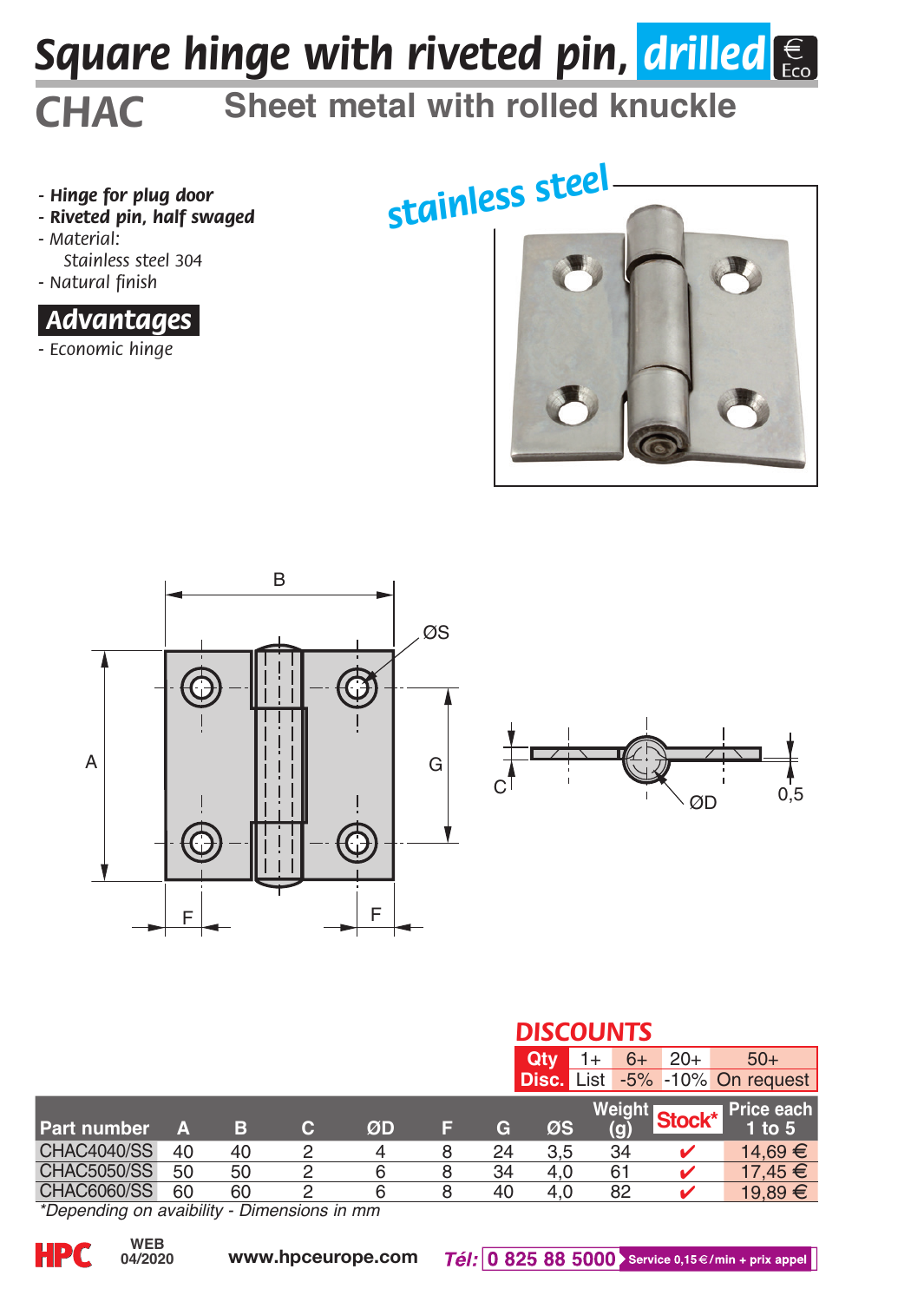## **E.** Square hinge with riveted pin, not drilled

*CHAC-NP* **Sheet metal with rolled knuckle**

- *Hinge for plug door*
- *Riveted pin, leaves not offset*
- *Material:*

*CHAC-NP: Steel hinge CHAC-NP/SS: Stainless steel 304*

*- Natural finish*



*- Economic hinge*







|                             |    |                  | <b>DISCOUNTS</b> |                |                   |               |                                 |  |  |  |  |
|-----------------------------|----|------------------|------------------|----------------|-------------------|---------------|---------------------------------|--|--|--|--|
|                             |    |                  |                  | Qtv            | 1+                | $20+$<br>$6+$ | $50+$                           |  |  |  |  |
|                             |    |                  |                  |                | <b>Disc.</b> List |               | $-5\%$ -10% On request          |  |  |  |  |
| <b>Part number</b>          | A  | в                | c                | ØD             | Weiaht<br>(g)     | Stock*        | <b>Price each</b><br>$1$ to $5$ |  |  |  |  |
| <b>Steel</b>                |    |                  |                  |                |                   |               |                                 |  |  |  |  |
| CHAC4040-NP                 | 40 | 40               | $\overline{2}$   | $\overline{4}$ | 34                |               | $8.69 \in$                      |  |  |  |  |
| <b>CHAC5050-NP</b>          | 50 | 50               | $\overline{2}$   | 6              | 61                |               | 10.68 €                         |  |  |  |  |
| <b>CHAC6060-NP</b>          | 60 | 60               | $\overline{2}$   | 6              | 82                | ✓             | $11.80 \in$                     |  |  |  |  |
| <b>Stainless steel</b>      |    |                  |                  |                |                   |               |                                 |  |  |  |  |
| CHAC4040-NP/SS              | 40 | 40               | $\overline{2}$   | $\overline{4}$ | 34                | ✓             | 14.69 €                         |  |  |  |  |
| <b>CHAC5050-NP/SS</b>       | 50 | 50               | $\overline{2}$   | 6              | 61                |               | 16.85 €                         |  |  |  |  |
| <b>CHAC6060-NP/SS</b>       | 60 | 60               | $\overline{2}$   | 6              | 82                | ັ             | 19.03 €                         |  |  |  |  |
| $*$ Danandina an avaihility |    | Dimensione in mm |                  |                |                   |               |                                 |  |  |  |  |

*\*Depending on avaibility - Dimensions in mm*